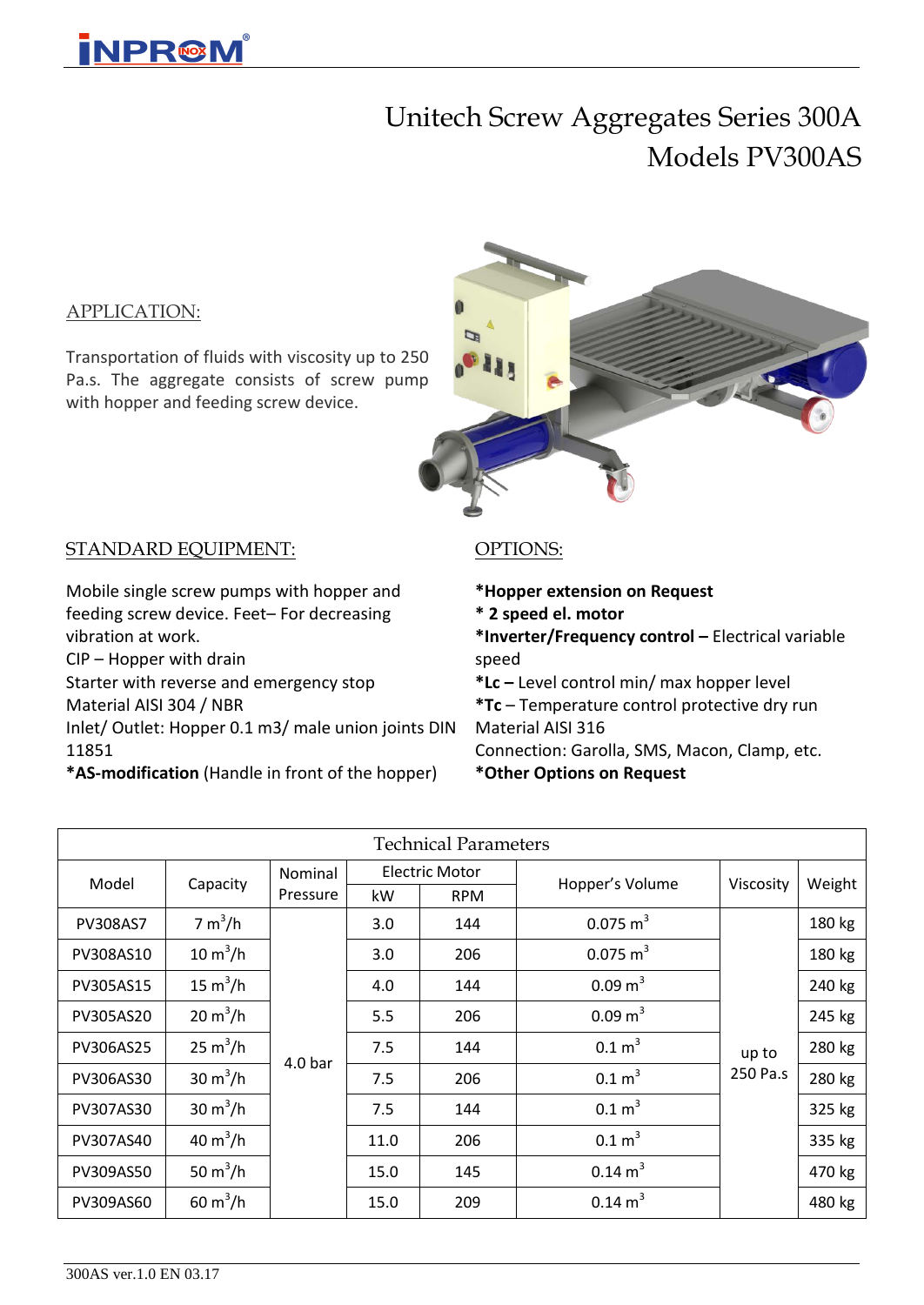

Characteristic Curves of the Unitech Screw Aggregates Series 300A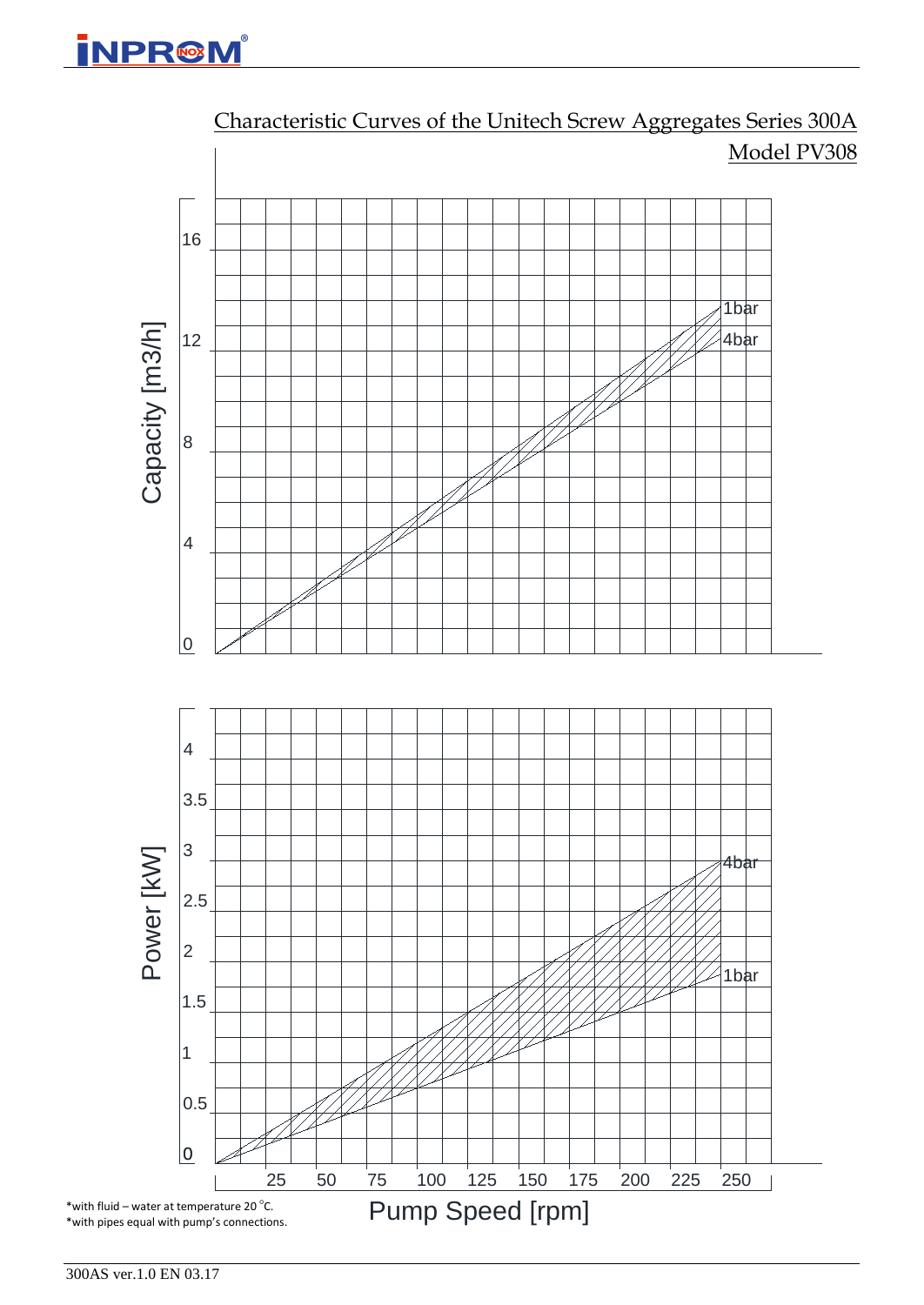

Characteristic Curves of the Unitech Screw Aggregates Series 300A Model PV305

300AS ver.1.0 EN 03.17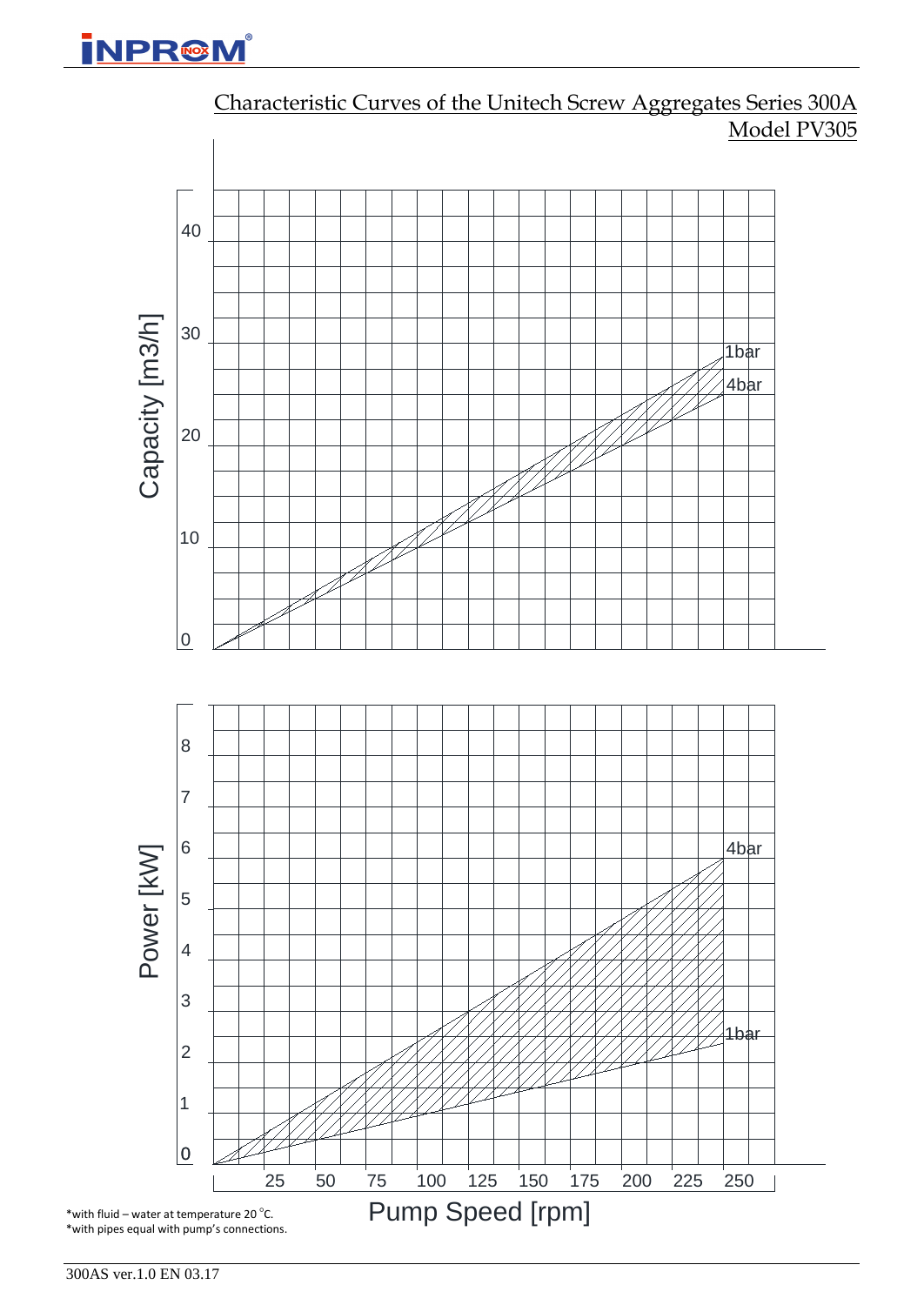

Characteristic Curves of the Unitech Screw Aggregates Series 300A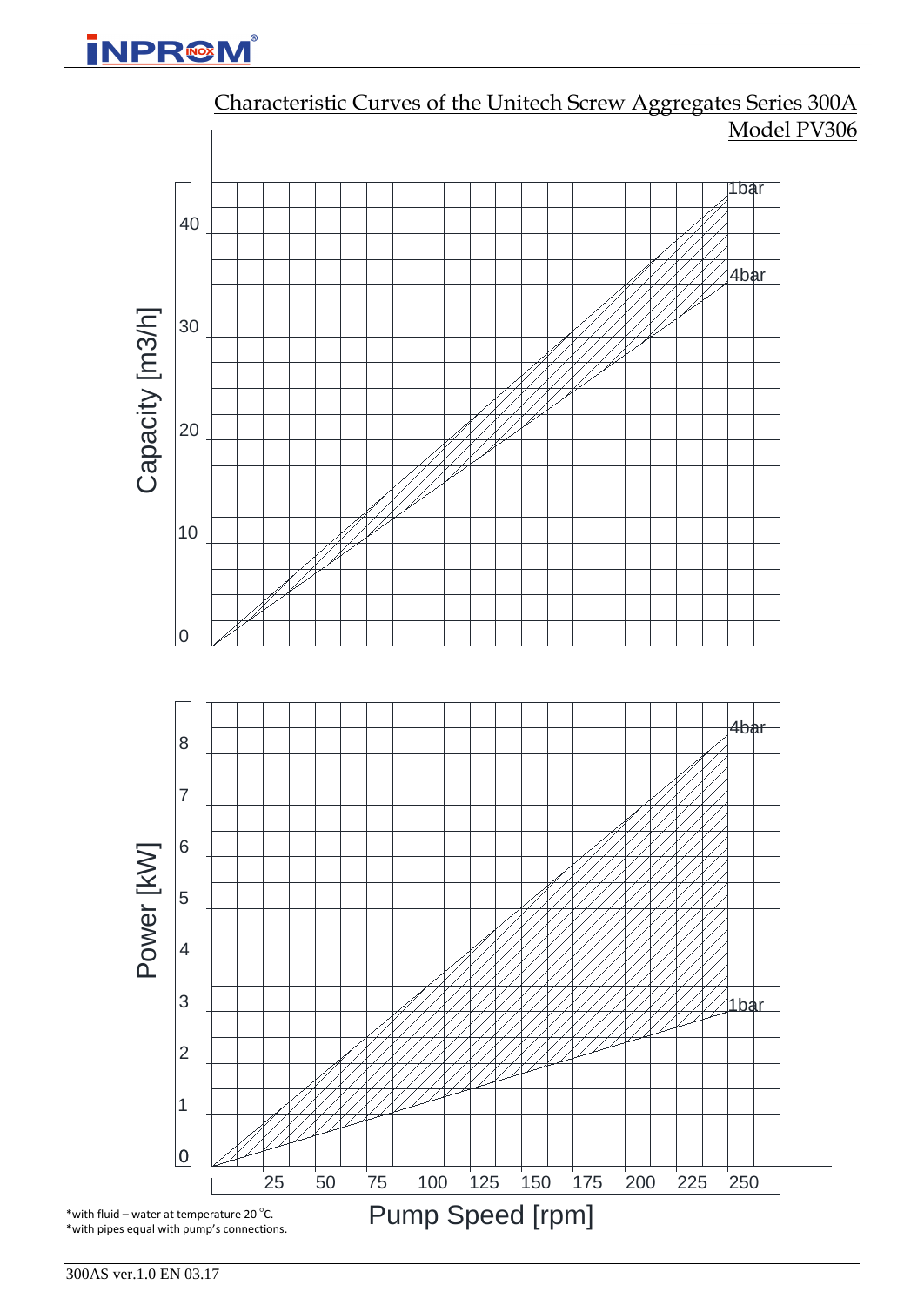

Characteristic Curves of the Unitech Screw Aggregates Series 300A Model PV307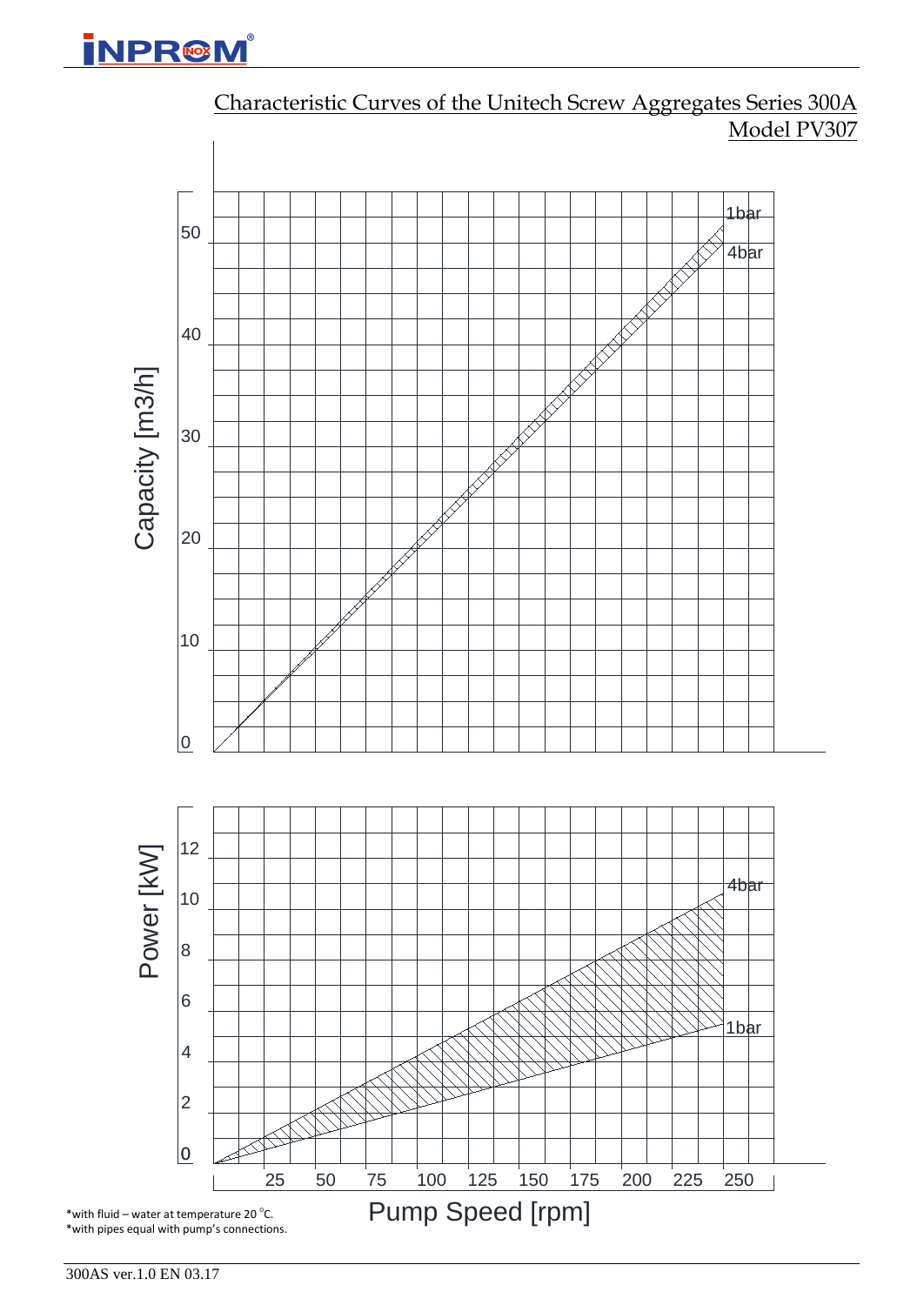

Characteristic Curves of the Unitech Screw Aggregates Series 300A Model PV309